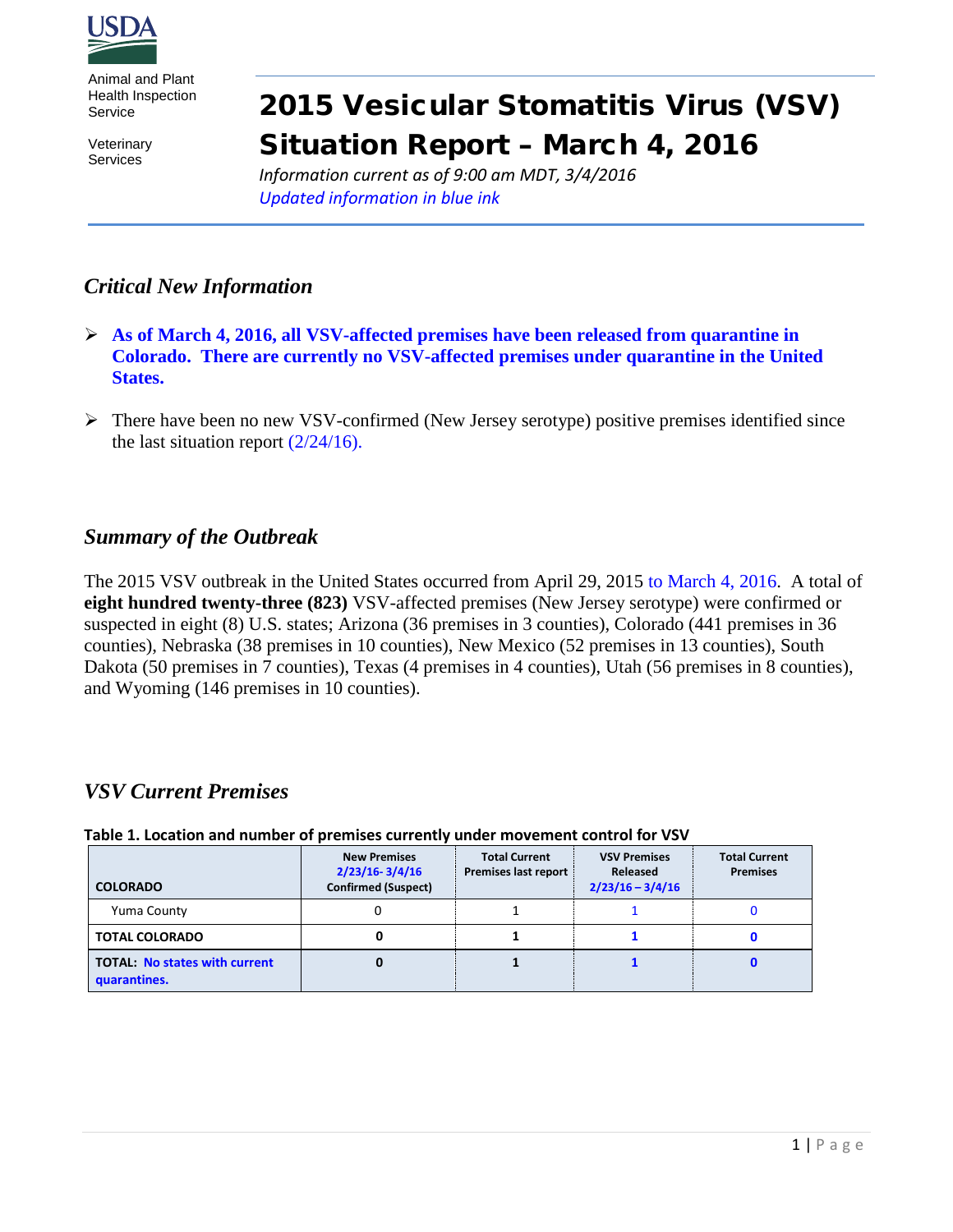# *VSV Cumulative Premises*

**Table 2. Location and number of premises confirmed/suspect for VSV April 29, 2015 – March 4, 2016**

| <b>ARIZONA</b>                     | <b>Confirmed Positive</b><br><b>Premises</b> | <b>Suspect Premises</b> | <b>Total Premises</b> |
|------------------------------------|----------------------------------------------|-------------------------|-----------------------|
| Apache County                      | 1                                            | $\mathbf 0$             | $\mathbf{1}$          |
| Maricopa County                    | 13                                           | 15                      | 28                    |
| Yavapai County                     | 0                                            | $\overline{7}$          | 7                     |
| <b>TOTAL ARIZONA: 3 COUNTIES</b>   | 14                                           | 22                      | 36                    |
| <b>COLORADO</b>                    |                                              |                         |                       |
| <b>Adams County</b>                | $\mathbf{1}$                                 | $\mathbf 0$             | $\mathbf{1}$          |
| Archuleta County                   | 7                                            | $\overline{4}$          | 11                    |
| <b>Boulder County</b>              | 4                                            | $\overline{2}$          | 6                     |
| <b>Broomfield County</b>           | $\mathbf{1}$                                 | 0                       | $\mathbf{1}$          |
| Chaffee County                     | $\mathbf{1}$                                 | $\mathbf 0$             | $\mathbf{1}$          |
| Conejos County                     | 3                                            | $\mathbf{1}$            | 4                     |
| Delta County                       | 13                                           | 31                      | 44                    |
| Denver County                      | $\mathbf{1}$                                 | $\mathbf 0$             | $\mathbf{1}$          |
| Douglas County                     | 4                                            | $\overline{4}$          | 8                     |
| Eagle County                       | $\mathbf{1}$                                 | 0                       | $\mathbf{1}$          |
| <b>Elbert County</b>               | 11                                           | 3                       | 14                    |
| El Paso County                     | 22                                           | 29                      | 51                    |
| <b>Fremont County</b>              | 9                                            | 16                      | 25                    |
| Garfield County                    | 15                                           | 14                      | 29                    |
| <b>Gunnison County</b>             | $\mathbf{1}$                                 | $\mathbf 0$             | $\mathbf{1}$          |
| Jefferson County                   | 3                                            | 4                       | $\overline{7}$        |
| La Plata County                    | 4                                            | 10                      | 14                    |
| Larimer County                     | 12                                           | 36                      | 48                    |
| Las Animas County                  | $\mathbf{1}$                                 | $\mathbf{1}$            | $\overline{2}$        |
| Logan County                       | $\mathbf{1}$                                 | $\mathbf 0$             | $\mathbf{1}$          |
| Mesa County                        | 21                                           | 34                      | 55                    |
| <b>Mineral County</b>              | $\mathbf{1}$                                 | 0                       | $\mathbf{1}$          |
| Moffat County                      | $\overline{2}$                               | $\mathbf 0$             | $\overline{2}$        |
| Montezuma County                   | 3                                            | 8                       | 11                    |
| Montrose County                    | 14                                           | 27                      | 41                    |
| Morgan County                      | $\overline{2}$                               | $\mathbf 0$             | $\overline{2}$        |
| <b>Ouray County</b>                | $\mathbf{1}$                                 | 3                       | 4                     |
| Pitkin County                      | $\mathbf{1}$                                 | $\mathbf{1}$            | $\overline{2}$        |
| Pueblo County                      | $\mathbf{1}$                                 | 0                       | $\mathbf{1}$          |
| Rio Blanco County                  | 7                                            | 0                       | 7                     |
| Rio Grande County                  | 5                                            | 1                       | 6                     |
| <b>Routt County</b>                | $\mathbf{1}$                                 | 0                       | $\mathbf{1}$          |
| Sedgwick County                    | $\mathbf 1$                                  | 0                       | $\mathbf 1$           |
| <b>Washington County</b>           | $\mathbf{1}$                                 | 0                       | $\mathbf{1}$          |
| Weld County                        | 13                                           | 22                      | 35                    |
| Yuma County                        | $\mathbf{1}$                                 | $\mathbf 0$             | $\mathbf{1}$          |
| <b>TOTAL COLORADO: 36 COUNTIES</b> | 190                                          | 251                     | 441                   |
| <b>NEBRASKA</b>                    |                                              |                         |                       |
| <b>Banner County</b>               | $\mathbf{1}$                                 | $\mathbf 0$             | $\mathbf{1}$          |
| Garden County                      | $\mathbf{1}$                                 | $\mathbf{1}$            | $\overline{2}$        |
| <b>Lincoln County</b>              | $\overline{2}$                               | 0                       | $\overline{2}$        |
| Logan County                       | $\mathbf{1}$                                 | 0                       | $\mathbf{1}$          |
| Loup County                        | $\mathbf{1}$                                 | 0                       | $\mathbf{1}$          |
| Morrill County                     | $\overline{2}$                               | 0                       | $\overline{2}$        |
| Red Willow County                  | $\mathbf{1}$                                 | $\mathbf 0$             | $\mathbf{1}$          |
| <b>Scotts Bluff County</b>         | 13                                           | 13                      | 26                    |
| Sheridan County                    | $\mathbf{1}$                                 | $\mathbf 0$             | $\mathbf{1}$          |
| Sioux County                       | $\mathbf{1}$                                 | 0                       | $\mathbf{1}$          |
| <b>TOTAL NEBRASKA: 10 COUNTIES</b> | 24                                           | 14                      | 38                    |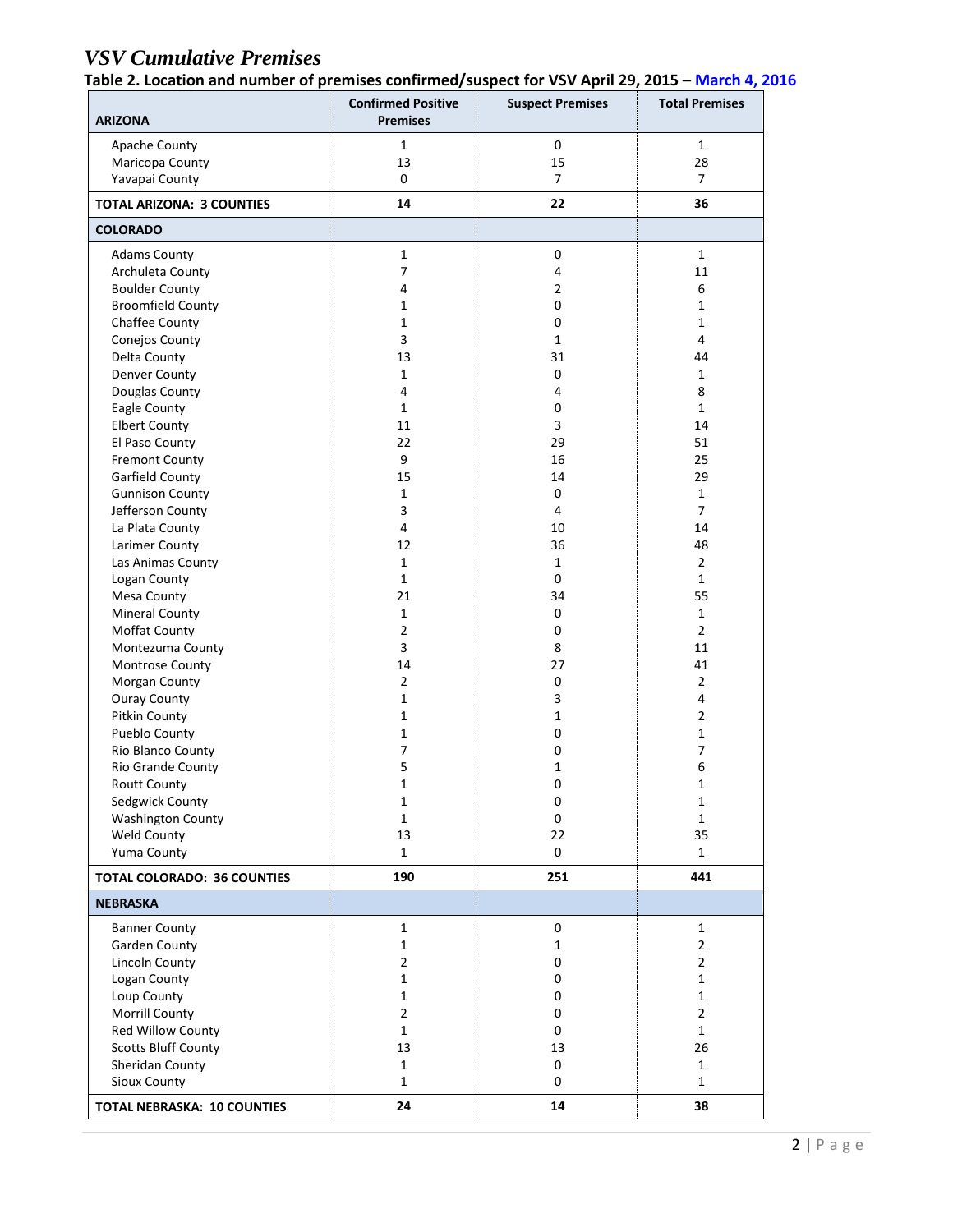| <b>NEW MEXICO</b>                     | <b>Confirmed Positive</b><br><b>Premises</b> | <b>Suspect Premises</b> | <b>Total Premises</b> |
|---------------------------------------|----------------------------------------------|-------------------------|-----------------------|
| <b>Bernalillo County</b>              | 0                                            | $\overline{2}$          | $\overline{2}$        |
| Dona Ana County                       | $\mathbf 0$                                  | $\overline{2}$          | $\overline{2}$        |
| <b>Eddy County</b>                    | 0                                            | $\overline{2}$          | 2                     |
| <b>Grant County</b>                   | 3                                            | $\overline{2}$          | 5                     |
| Otero County                          | 1                                            | 0                       | 1                     |
| Rio Arriba County                     | 0                                            | 3                       | 3                     |
| Sandoval County                       | $\mathbf{1}$                                 | 3                       | 4                     |
| San Juan County                       | 4                                            | 21                      | 25                    |
| San Miguel County                     | $\overline{2}$                               | $\mathbf{1}$            | 3                     |
| Santa Fe County                       | 1                                            | $\mathbf{1}$            | $\overline{2}$        |
| <b>Taos County</b>                    | 0                                            | 1                       | 1                     |
| <b>Union County</b>                   | 0                                            | $\mathbf{1}$            | 1                     |
| Valencia County                       | 0                                            | $\mathbf{1}$            | $\mathbf{1}$          |
| <b>TOTAL NEW MEXICO: 13 COUNTIES</b>  | 12                                           | 40                      | 52                    |
| <b>SOUTH DAKOTA</b>                   |                                              |                         |                       |
| <b>Butte County</b>                   | $\mathbf 0$                                  | $\mathbf{1}$            | 1                     |
| <b>Custer County</b>                  | $\overline{2}$                               | 4                       | 6                     |
| <b>Fall River County</b>              | 3                                            | 3                       | 6                     |
| Lawrence County                       | 4                                            | $\overline{2}$          | 6                     |
| <b>Meade County</b>                   | 5                                            | 11                      | 16                    |
| Pennington County                     | 3                                            | 11                      | 14                    |
| Shannon County                        | $\mathbf{1}$                                 | 0                       | $\mathbf{1}$          |
| <b>TOTAL SOUTH DAKOTA: 7 COUNTIES</b> | 18                                           | 32                      | 50                    |
| <b>TEXAS</b>                          |                                              |                         |                       |
| Johnson County                        | $\mathbf{1}$                                 | $\mathbf 0$             | $\mathbf{1}$          |
| Pecos County                          | 1                                            | 0                       | 1                     |
| <b>Reeves County</b>                  | 1                                            | 0                       | 1                     |
| <b>Ward County</b>                    | $\mathbf{1}$                                 | 0                       | $\mathbf 1$           |
| <b>TOTAL TEXAS: 4 COUNTIES</b>        | 4                                            | $\mathbf{0}$            | 4                     |
| <b>UTAH</b>                           |                                              |                         |                       |
| Carbon County                         | 0                                            | $\overline{2}$          | $\overline{2}$        |
| Duchesne County                       | 4                                            | 4                       | 8                     |
| <b>Emery County</b>                   | $\overline{2}$                               | 3                       | 5                     |
| <b>Grand County</b>                   | 4                                            | 5                       | 9                     |
| Kane County                           | $\mathbf 1$                                  | $\mathbf 1$             | $\overline{2}$        |
| San Juan County                       | $\mathbf{1}$                                 | 3                       | $\overline{4}$        |
| <b>Uintah County</b>                  | 3                                            | 22                      | 25                    |
| <b>Utah County</b>                    | $\mathbf{1}$                                 | 0                       | $\mathbf{1}$          |
| <b>TOTAL UTAH: 8 COUNTIES</b>         | 16                                           | 40                      | 56                    |
| <b>WYOMING</b>                        |                                              |                         |                       |
| Albany County                         | $\overline{2}$                               | $\overline{2}$          | $\overline{4}$        |
| Converse County                       | 4                                            | 6                       | 10                    |
| Crook County                          | $\mathbf{1}$                                 | 0                       | $\mathbf{1}$          |
| <b>Fremont County</b>                 | 23                                           | 52                      | 75                    |
| Goshen County                         | 5                                            | 6                       | 11                    |
| Laramie County                        | 3                                            | 0                       | 3                     |
| Natrona County                        | $\mathbf{1}$                                 | 0                       | $\mathbf{1}$          |
| Platte County                         | 9                                            | 29                      | 38                    |
| Sublette County                       | $\overline{2}$                               | 0                       | $\overline{2}$        |
| <b>Weston County</b>                  | $\mathbf{1}$                                 | 0                       | $\mathbf{1}$          |
| <b>TOTAL WYOMING: 10 COUNTIES</b>     | 51                                           | 95                      | 146                   |
| <b>TOTAL: 8 STATES</b>                | 329                                          | 494                     | 823                   |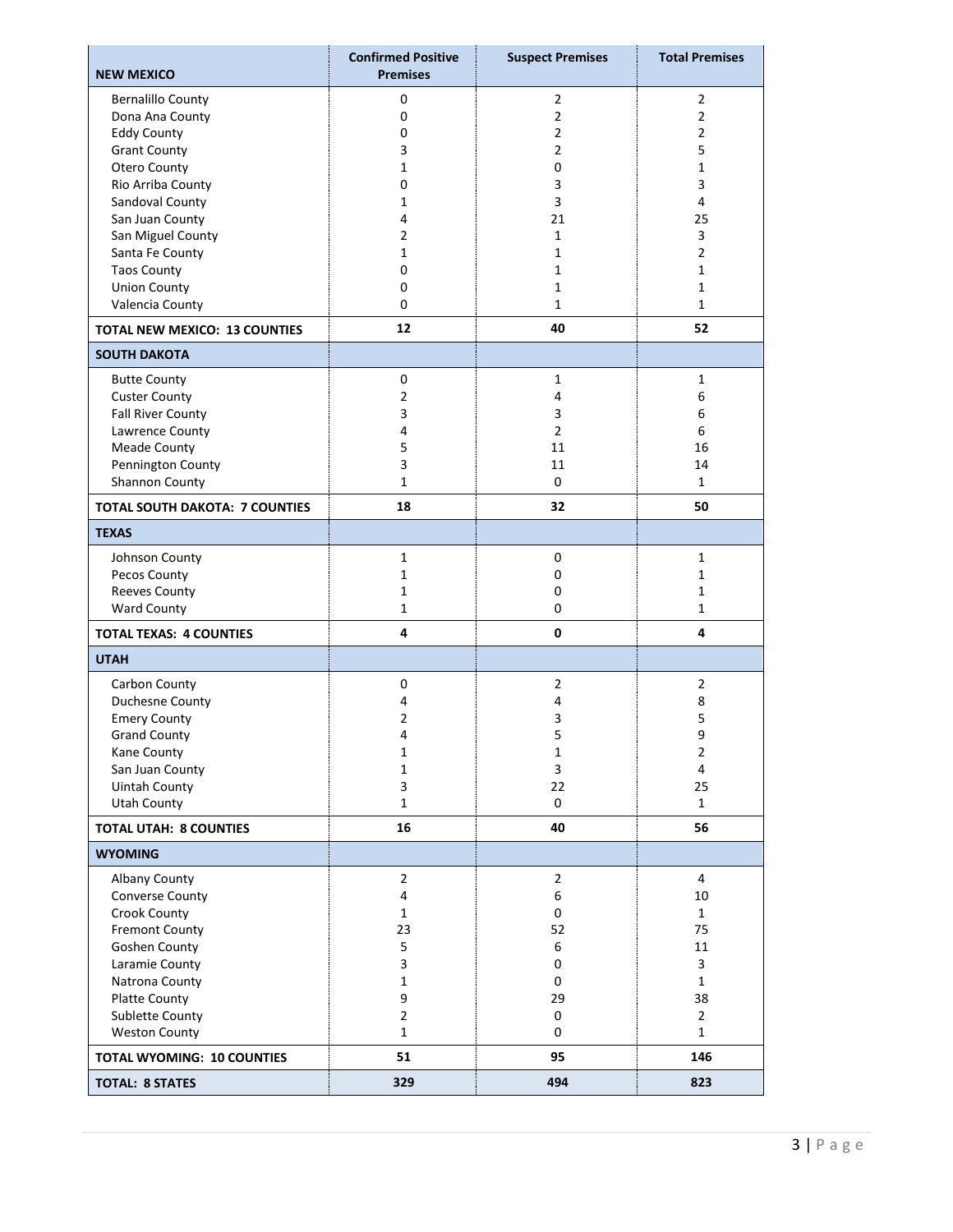



## **Timeline of Events**

| April 29, 2015     | 2015 VSV index case for the U.S. is confirmed (Grant County, New Mexico)             |
|--------------------|--------------------------------------------------------------------------------------|
| May 1, 2015        | Index cases confirmed for Arizona (Maricopa County) and Utah (Kane County)           |
| May 14, 2015       | All VSV-affected premises released from quarantine in Utah $(1st$ time)              |
| May 18, 2015       | Index case confirmed for Texas (Pecos County)                                        |
| July 2, 2015       | Index cases confirmed for Colorado (Delta County and Montrose County)                |
| July 7, 2015       | All VSV-affected premises released from quarantine in Texas (1 <sup>st</sup> time)   |
| July 15, 2015      | All VSV-affected premises released from quarantine in Arizona (1 <sup>st</sup> time) |
| July 22, 2015      | Index case confirmed for Wyoming (Laramie County)                                    |
| July 30, 2015      | Index case confirmed for South Dakota (Pennington County)                            |
| August 3, 2015     | Utah re-confirmed as a VSV-affected state (San Juan County)                          |
| September 10, 2015 | Index case confirmed for Nebraska (Scotts Bluff County)                              |
| September 14, 2015 | Arizona re-confirmed as a VSV-affected state (Apache County)                         |
| September 18, 2015 | All VSV-affected premises released from quarantine in Arizona                        |
| November 4, $2015$ | All VSV-affected premises released from quarantine in New Mexico                     |
| November 20, 2015  | All VSV-affected premises released from quarantine in South Dakota                   |
| December 2, 2015   | All VSV-affected premises released from quarantine in Wyoming                        |
| December 15, 2015  | All VSV-affected premises released from quarantine in Utah                           |
| December 18, 2015  | Texas re-confirmed as a VSV-affected state (Johnson County)                          |
| December 22, 2015  | All VSV-affected premises released from quarantine in Nebraska                       |
| December 23, 2015  | All VSV-affected premises released from quarantine in Texas                          |
| March 4, 2016      | All VSV-affected premises released from quarantine in Colorado.                      |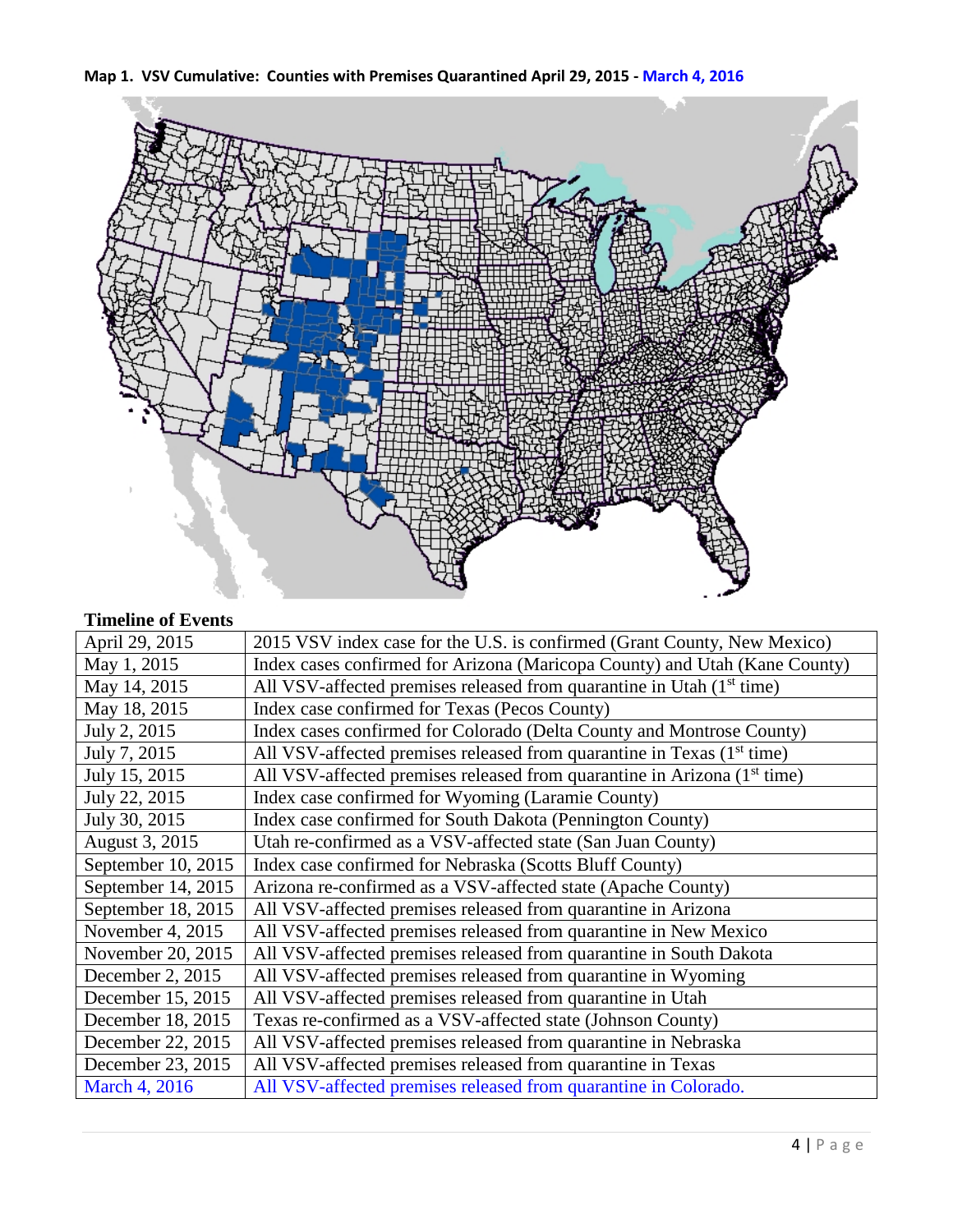### **Background**

On April 29, 2015, the National Veterinary Services Laboratories (NVSL) in Ames, Iowa, confirmed a finding of vesicular stomatitis virus (VSV) infection (New Jersey serotype) on a premises in Grant County, New Mexico. One horse on the premises has met the case definition of infection with compatible clinical signs and a four-fold change in positive complement fixation antibody titers. This is the 2015 VSV index case for the United States.

On May 1, 2015, the National Veterinary Services Laboratories (NVSL), confirmed findings of vesicular stomatitis virus (VSV) infection (New Jersey serotype) on premises in Maricopa County, Arizona and Kane County, Utah. Three horses on two premises in Maricopa County, Arizona met the case definition of infection with compatible clinical signs and positive complement fixation antibody titers. One mule on a premises in Kane County, Utah met the case definition of infection with compatible clinical signs and positive virus isolation. The equids involved in the Kane County, Utah case had moved from Arizona just prior to identification of clinical signs. These are the 2015 VSV index cases for Arizona and Utah, respectively.

On May 18, 2015, the National Veterinary Services Laboratories in Ames, Iowa confirmed a finding of VSV infection (New Jersey serotype) on a premises in Pecos County, Texas. Two horses and a mule on the premises met case definition of infection with compatible clinical signs and positive complement fixation antibody titers. This is the 2015 index case of VSV for Texas.

On July 2, 2015, the National Veterinary Services Laboratories (NVSL) in Ames, Iowa confirmed findings of VSV infection (New Jersey serotype) on three (3) premises located in Colorado; one equine premises in Delta County, Colorado and two equine premises in Montrose County, Colorado. Two horses and two mules on the three premises met case definition of infection with compatible clinical signs and positive complement fixation antibody titers. These are the 2015 index cases of VSV for Colorado.

As of July 7, 2015, all VSV-affected premises were released from quarantine in Texas.

On July 22, 2015, the National Veterinary Services Laboratories (NVSL) in Ames, Iowa confirmed a finding of vesicular stomatitis virus (VSV) infection (New Jersey serotype) from a premises in Laramie County, Wyoming. One horse from the premises has met the case definition of infection with compatible clinical signs and positive virus isolation. This is the 2015 VSV index case for Wyoming.

On July 30, 2015, the National Veterinary Services Laboratories (NVSL) in Ames, Iowa confirmed a finding of vesicular stomatitis virus (VSV) infection (New Jersey serotype) from a premises in Pennington County, South Dakota. Two horses from the premises met the case definition of infection with compatible clinical signs and positive complement fixation antibody titers. This is the 2015 VSV index case for South Dakota.

Although all VSV-affected premises had initially been released from quarantine in Utah as of May 14, 2015, on August 3, 2015, the National Veterinary Services Laboratories (NVSL) on Plum Island, NY subsequently confirmed a finding of vesicular stomatitis virus (VSV) infection (New Jersey serotype) from a cattle premises in San Juan County, Utah. One Jersey cow from the premises met the case definition of infection with compatible clinical signs and positive virus isolation. Based on this confirmation, Utah was added back to the list of currently VSV-affected states.